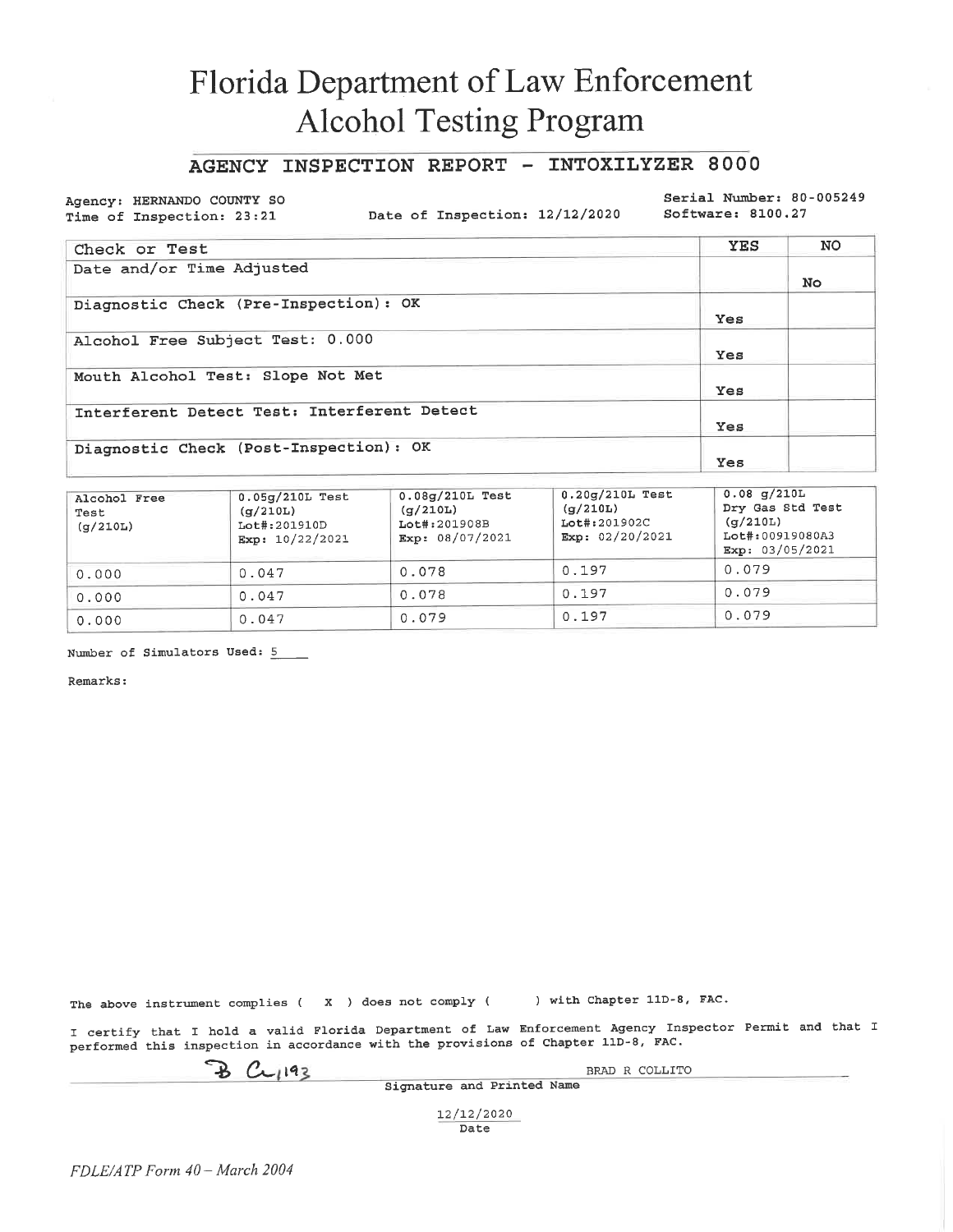### AGENCY INSPECTION REPORT - INTOXILYZER 8000

Agency: HERNANDO COUNTY SO Time of Inspection: 23:03

Date of Inspection: 11/24/2020

Serial Number: 80-005249 Software: 8100.27

| Check or Test                               | <b>YES</b> | NO  |
|---------------------------------------------|------------|-----|
| Date and/or Time Adjusted                   |            | No. |
| Diagnostic Check (Pre-Inspection): OK       | Yes        |     |
| Alcohol Free Subject Test: 0.000            | Yes        |     |
| Mouth Alcohol Test: Slope Not Met           | Yes        |     |
| Interferent Detect Test: Interferent Detect | Yes        |     |
| Diagnostic Check (Post-Inspection): OK      | Yes        |     |

| Alcohol Free<br>Test<br>(q/210L) | $0.05q/210L$ Test<br>(g/210L)<br>Lot#:201910D<br>Exp: $10/22/2021$ | $0.08q/210L$ Test<br>(g/210L)<br>Lot#:201908B<br>Exp: 08/07/2021 | $0.20q/210L$ Test<br>(g/210L)<br>Lot#:201902C<br>Exp: $02/20/2021$ | $0.08$ g/210L<br>Dry Gas Std Test<br>(q/210L)<br>Lot#:00919080A3<br>Exp: $03/05/2021$ |
|----------------------------------|--------------------------------------------------------------------|------------------------------------------------------------------|--------------------------------------------------------------------|---------------------------------------------------------------------------------------|
| 0.000                            | 0.048                                                              | 0.078                                                            | 0.201                                                              | 0.079                                                                                 |
| 0.000                            | 0.047                                                              | 0.079                                                            | 0.202                                                              | 0.078                                                                                 |
| 0.000                            | 0.047                                                              | 0.079                                                            | 0.201                                                              | 0.078                                                                                 |

Number of Simulators Used: 5

Remarks:

The above instrument complies ( $X$ ) does not comply () with Chapter 11D-8, FAC.

I certify that I hold a valid Florida Department of Law Enforcement Agency Inspector Permit and that I performed this inspection in accordance with the provisions of Chapter 11D-8, FAC.

 $\n **B** \n **C**1193\n$ 

BRAD R COLLITO

Signature and Printed Name

11/24/2020 Date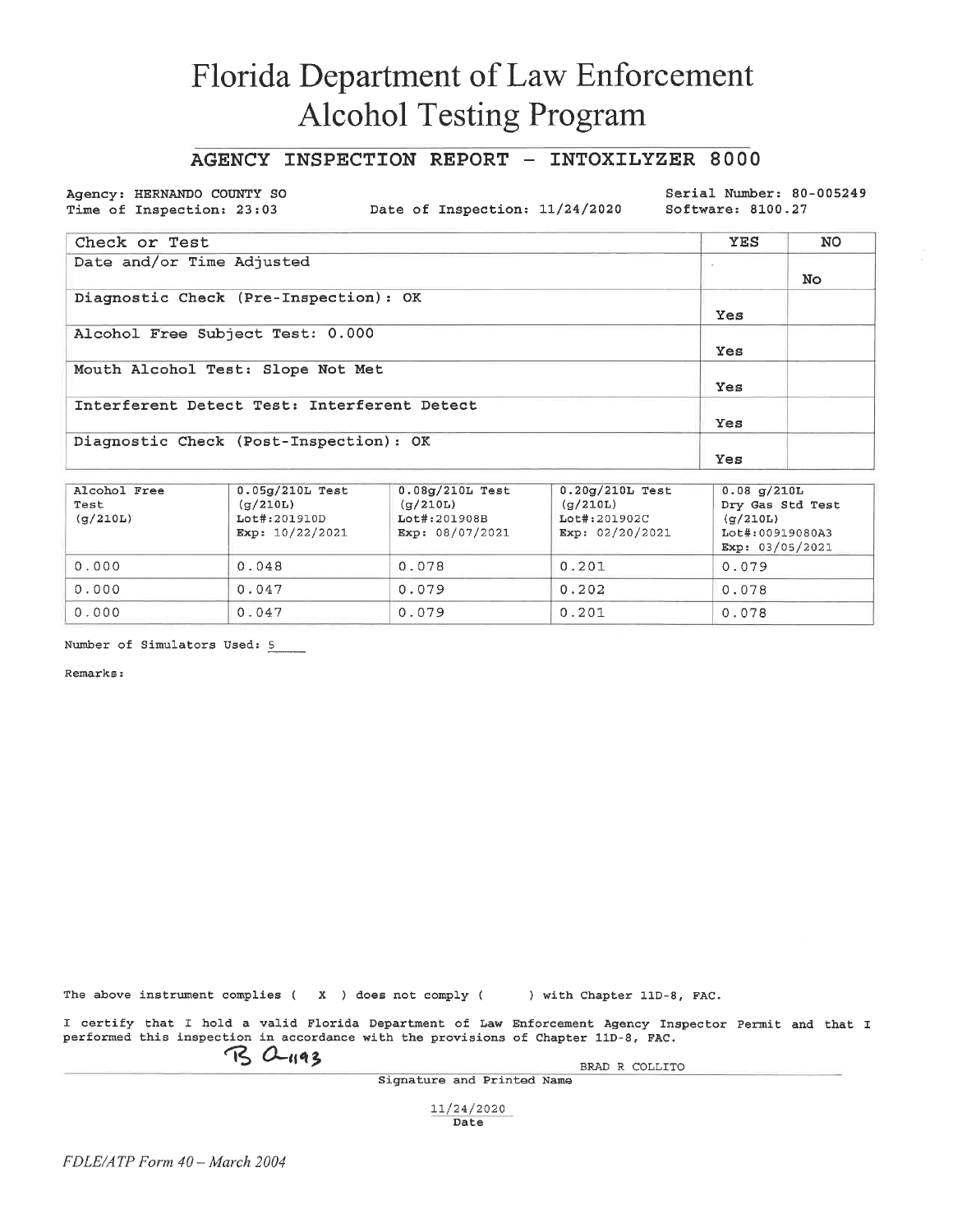### AGENCY INSPECTION REPORT - INTOXILYZER 8000

Agency: HERNANDO COUNTY SO Time of Inspection: 12:03

Date of Inspection: 10/23/2020

Serial Number: 80-005249 Software: 8100.27

| Check or Test                               | <b>YES</b>           | <b>NO</b> |
|---------------------------------------------|----------------------|-----------|
| Date and/or Time Adjusted                   |                      |           |
|                                             | $\sim$ $\sim$ $\sim$ | No.       |
| Diagnostic Check (Pre-Inspection): OK       |                      |           |
|                                             | Yes                  |           |
| Alcohol Free Subject Test: 0.000            |                      |           |
|                                             | Yes                  |           |
| Mouth Alcohol Test: Slope Not Met           |                      |           |
|                                             | Yes                  |           |
| Interferent Detect Test: Interferent Detect |                      |           |
|                                             | Yes                  |           |
| Diagnostic Check (Post-Inspection): OK      |                      |           |
|                                             | Yes                  |           |

| Alcohol Free<br>Test<br>(q/210L) | $0.05q/210L$ Test<br>(q/210L)<br>Lot#:201811C<br>Exp: $11/13/2020$ | $0.08g/210L$ Test<br>(q/210L)<br>Lot#:201908B<br>Exp: 08/07/2021 | $0.20q/210L$ Test<br>(g/210L) Z01402C<br>$Lot\#$ : $0091900073$<br>Exp: $0.3205/20.31$<br>v<br>2120 2021 | $0.08$ q/210L<br>Dry Gas Std Test<br>(q/210L)<br>Lot#:00919080A3<br>Exp: 03/05/2021 |
|----------------------------------|--------------------------------------------------------------------|------------------------------------------------------------------|----------------------------------------------------------------------------------------------------------|-------------------------------------------------------------------------------------|
| 0.000                            | 0.046                                                              | 0.077                                                            | 0.196                                                                                                    | 0.079                                                                               |
| 0.000                            | 0.047                                                              | 0.077                                                            | 0.197                                                                                                    | 0.079                                                                               |
| 0.000                            | 0.047                                                              | 0.078                                                            | 0.198                                                                                                    | 0.078                                                                               |

Number of Simulators Used: 5

Remarks:

The above instrument complies ( $\chi$ ) does not comply () with Chapter 11D-8, FAC.

I certify that I hold a valid Florida Department of Law Enforcement Agency Inspector Permit and that I performed this inspection in accordance with the provisions of Chapter 11D-8, FAC.

 $+$  B.  $C_{\leftarrow}$  193

BRAD R COLLITO Signature and Printed Name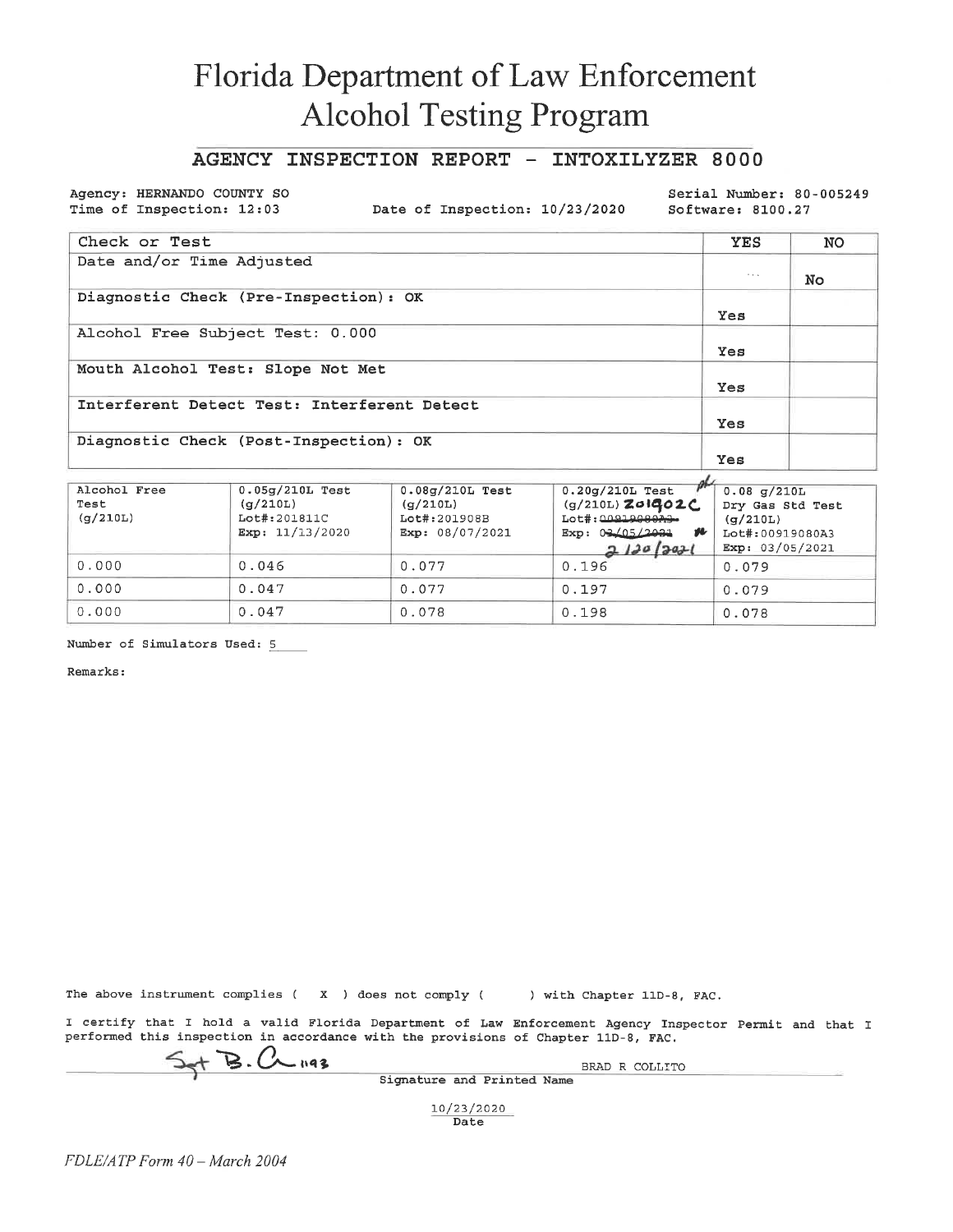

### AGENCY INSPECTION AND OTHER ELECTRONIC DATA REVIEW

Agency: Hernando CSO **Instrument Serial Number: 80-005249** 

| <b>AGENCY INSPECTION DATA REVIEW</b>                                                             |                                                                                                                                                                                                                                                                                                                                                                                                                                                                                                                                                                                                                                                                                                                                                |                                                                                    |
|--------------------------------------------------------------------------------------------------|------------------------------------------------------------------------------------------------------------------------------------------------------------------------------------------------------------------------------------------------------------------------------------------------------------------------------------------------------------------------------------------------------------------------------------------------------------------------------------------------------------------------------------------------------------------------------------------------------------------------------------------------------------------------------------------------------------------------------------------------|------------------------------------------------------------------------------------|
| <b>Agency Inspector: Brad Collito</b>                                                            | Date of Inspection: 10/23/2020                                                                                                                                                                                                                                                                                                                                                                                                                                                                                                                                                                                                                                                                                                                 | Time of Inspection: 12:03:31                                                       |
| <b>Agency Inspection Discrepancy:</b><br>$\Box$<br>П                                             | Untimely/Not Received<br>Incomplete<br>$\boxtimes$<br>$\Box$<br>Procedural<br>Other<br>П                                                                                                                                                                                                                                                                                                                                                                                                                                                                                                                                                                                                                                                       | Erroneous Information                                                              |
| □                                                                                                | Agency Inspection Not Conducted or Records regarding Agency Inspection have not been uploaded.                                                                                                                                                                                                                                                                                                                                                                                                                                                                                                                                                                                                                                                 |                                                                                    |
| ⊠                                                                                                | Lot Number ⊠Expiration Date for 0.20 g/ 210L ⊠Alcohol Reference Solution □Dry Gas Standard is ⊠Incorrect □Expired.                                                                                                                                                                                                                                                                                                                                                                                                                                                                                                                                                                                                                             |                                                                                    |
| □<br><b>Alcohol Free Subject Test</b><br>П<br>П<br>0.05 g/210L Test<br>$\Box$<br>$\Box$          | FDLE/ATP Form 39 states in part, "If a test must be repeated, the REASON must be entered when prompted and recorded in the<br>Remarks section of FDLE/ATP Form 40 Agency Inspection Report – Intoxilyzer 8000. The □REASON for repeating the following<br>test(s); OR the $\Box$ Possible Cause and Corrective Action Taken on the following test(s) was not recorded:<br>Mouth Alcohol Test $\Box$<br><b>Alcohol Free Test</b><br>0.08 g/210L Test<br>$\Box$ 0.20 g/210L Test                                                                                                                                                                                                                                                                 | <b>Interferent Detect Test</b><br>П<br>0.08 g/210L Dry Gas Standard Test<br>$\Box$ |
| □<br>instrument from service and notify the Department Inspector."<br>$\Box$<br>$\Box$<br>$\Box$ | FDLE/ATP Form 39 states in part, "If the instrument does not comply with the requirements of Chapter 11D-8, FAC, remove the<br>The Department Inspector was not notified. However, the issue was satisfactorily corrected and the repeated Agency<br>Inspection complies with the requirements of Chapter 11D-8, FAC.<br>The Department Inspector was not notified. However, the repeated Agency Inspection does not comply with the<br>requirements of Chapter 11D-8, FAC and the instrument was correctly removed from evidentiary use.<br>The Department Inspector was not notified. The repeated Agency Inspection does not comply with the requirements of<br>Chapter 11D-8, FAC and the instrument was not removed from evidentiary use. |                                                                                    |
| П                                                                                                | The Agency Inspection is noted as "Complies" when it does not comply with the requirements of Chapter 11D-8, FAC.                                                                                                                                                                                                                                                                                                                                                                                                                                                                                                                                                                                                                              |                                                                                    |
| Other:<br>П                                                                                      |                                                                                                                                                                                                                                                                                                                                                                                                                                                                                                                                                                                                                                                                                                                                                |                                                                                    |
|                                                                                                  |                                                                                                                                                                                                                                                                                                                                                                                                                                                                                                                                                                                                                                                                                                                                                |                                                                                    |
| OTHER ELECTRONIC DATA REVIEW<br><b>Login Records</b><br>□<br>Date:                               | <b>Comments:</b><br>The lot number and expiration date for the 0.20 g/210 L Alcohol Reference Solution are                                                                                                                                                                                                                                                                                                                                                                                                                                                                                                                                                                                                                                     |                                                                                    |
| <b>Cylinder Change Records</b><br>□<br>Date:                                                     | incorrect. Please see below for corrective action, then scan back to your Department<br>Inspector by 02/12/2021.                                                                                                                                                                                                                                                                                                                                                                                                                                                                                                                                                                                                                               |                                                                                    |
| <b>Control Test Records</b><br>П<br>Date:                                                        |                                                                                                                                                                                                                                                                                                                                                                                                                                                                                                                                                                                                                                                                                                                                                |                                                                                    |
| <b>Diagnostic Check Records</b><br>П                                                             |                                                                                                                                                                                                                                                                                                                                                                                                                                                                                                                                                                                                                                                                                                                                                |                                                                                    |

 **Date:** 

#### **CORRECTIVE ACTION**

- **Record hand-written amendments on the FDLE/ATP Form 40, Agency Inspection Report, initial and date the amendments, mark**   $\boxtimes$ **the report "AMENDED", and forward a copy to the Department Inspector by 02/12/2021 (Date).**
- Provide a written explanation regarding the referenced item(s) to the Department Inspector by \_\_\_\_\_ (Date).  $\Box$
- **Upload the Agency Inspection(s).**
- **Remove the instrument from evidentiary use until otherwise directed by the Department.**
- **No action required**  $\Box$
- **Other:**

 $\bigcup \text{unpol} \bigcup \text{unpol} \bigcup \bigcup$ 

**Signature of Alcohol Testing Program Staff Member Date**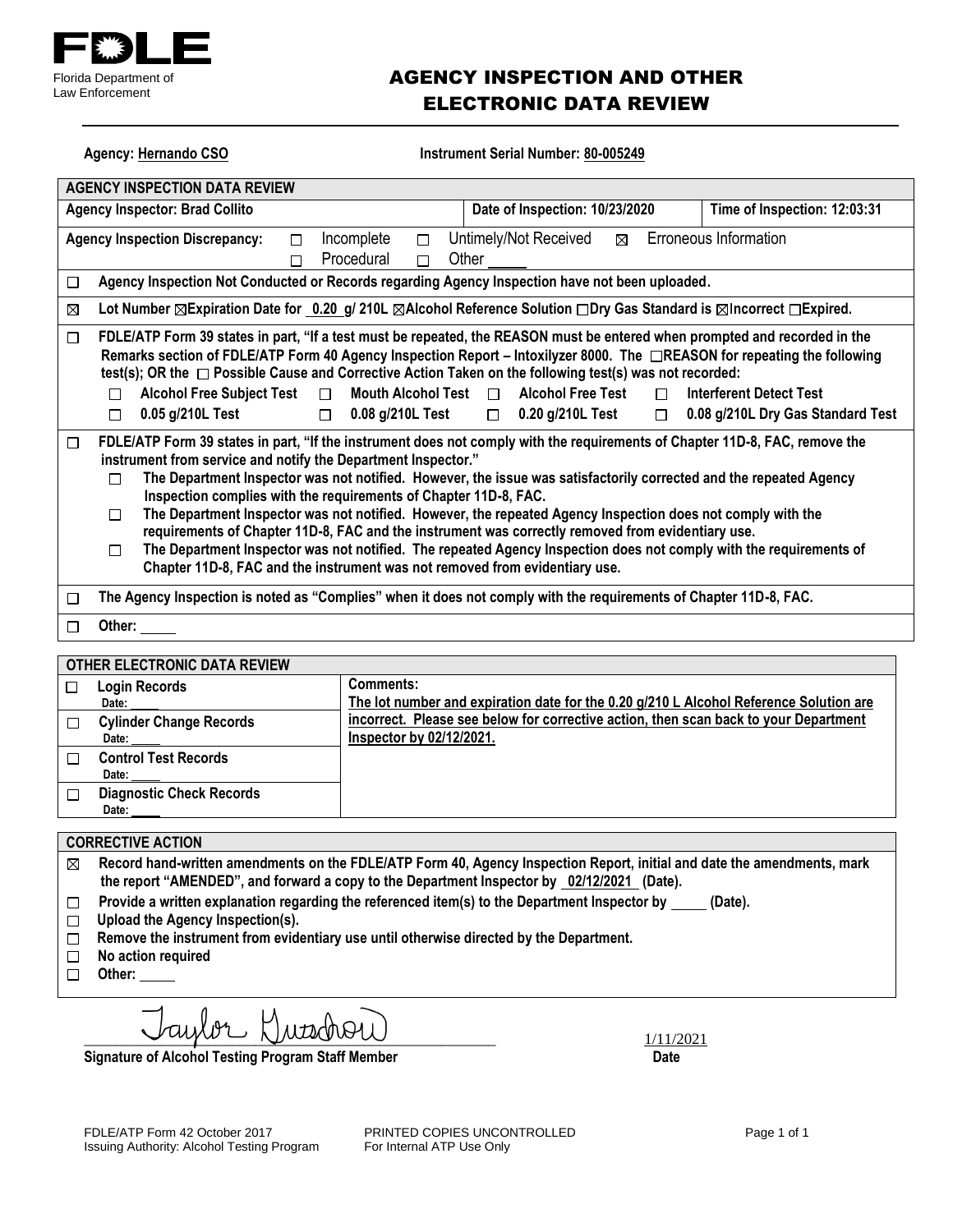### AGENCY INSPECTION REPORT - INTOXILYZER 8000

Agency: HERNANDO COUNTY SO Time of Inspection: 12:03

Date of Inspection: 10/23/2020

Serial Number: 80-005249 Software: 8100.27

| Check or Test                               | <b>YES</b>           | <b>NO</b> |
|---------------------------------------------|----------------------|-----------|
| Date and/or Time Adjusted                   |                      |           |
|                                             | $\sim$ $\sim$ $\sim$ | No.       |
| Diagnostic Check (Pre-Inspection): OK       |                      |           |
|                                             | Yes                  |           |
| Alcohol Free Subject Test: 0.000            |                      |           |
|                                             | Yes                  |           |
| Mouth Alcohol Test: Slope Not Met           |                      |           |
|                                             | Yes                  |           |
| Interferent Detect Test: Interferent Detect |                      |           |
|                                             | Yes                  |           |
| Diagnostic Check (Post-Inspection): OK      |                      |           |
|                                             | Yes                  |           |

| Alcohol Free<br>Test<br>(q/210L) | $0.05q/210L$ Test<br>(q/210L)<br>Lot#:201811C<br>Exp: $11/13/2020$ | $0.08g/210L$ Test<br>(q/210L)<br>Lot#:201908B<br>Exp: 08/07/2021 | $0.20q/210L$ Test<br>(g/210L) Z01402C<br>$Lot\#$ : $0091900073$<br>Exp: $0.3205/20.31$<br>v<br>2120 2021 | $0.08$ q/210L<br>Dry Gas Std Test<br>(q/210L)<br>Lot#:00919080A3<br>Exp: 03/05/2021 |
|----------------------------------|--------------------------------------------------------------------|------------------------------------------------------------------|----------------------------------------------------------------------------------------------------------|-------------------------------------------------------------------------------------|
| 0.000                            | 0.046                                                              | 0.077                                                            | 0.196                                                                                                    | 0.079                                                                               |
| 0.000                            | 0.047                                                              | 0.077                                                            | 0.197                                                                                                    | 0.079                                                                               |
| 0.000                            | 0.047                                                              | 0.078                                                            | 0.198                                                                                                    | 0.078                                                                               |

Number of Simulators Used: 5

Remarks:

The above instrument complies ( $\chi$ ) does not comply () with Chapter 11D-8, FAC.

I certify that I hold a valid Florida Department of Law Enforcement Agency Inspector Permit and that I performed this inspection in accordance with the provisions of Chapter 11D-8, FAC.

 $+$  B.  $C_{\leftarrow}$  193

BRAD R COLLITO Signature and Printed Name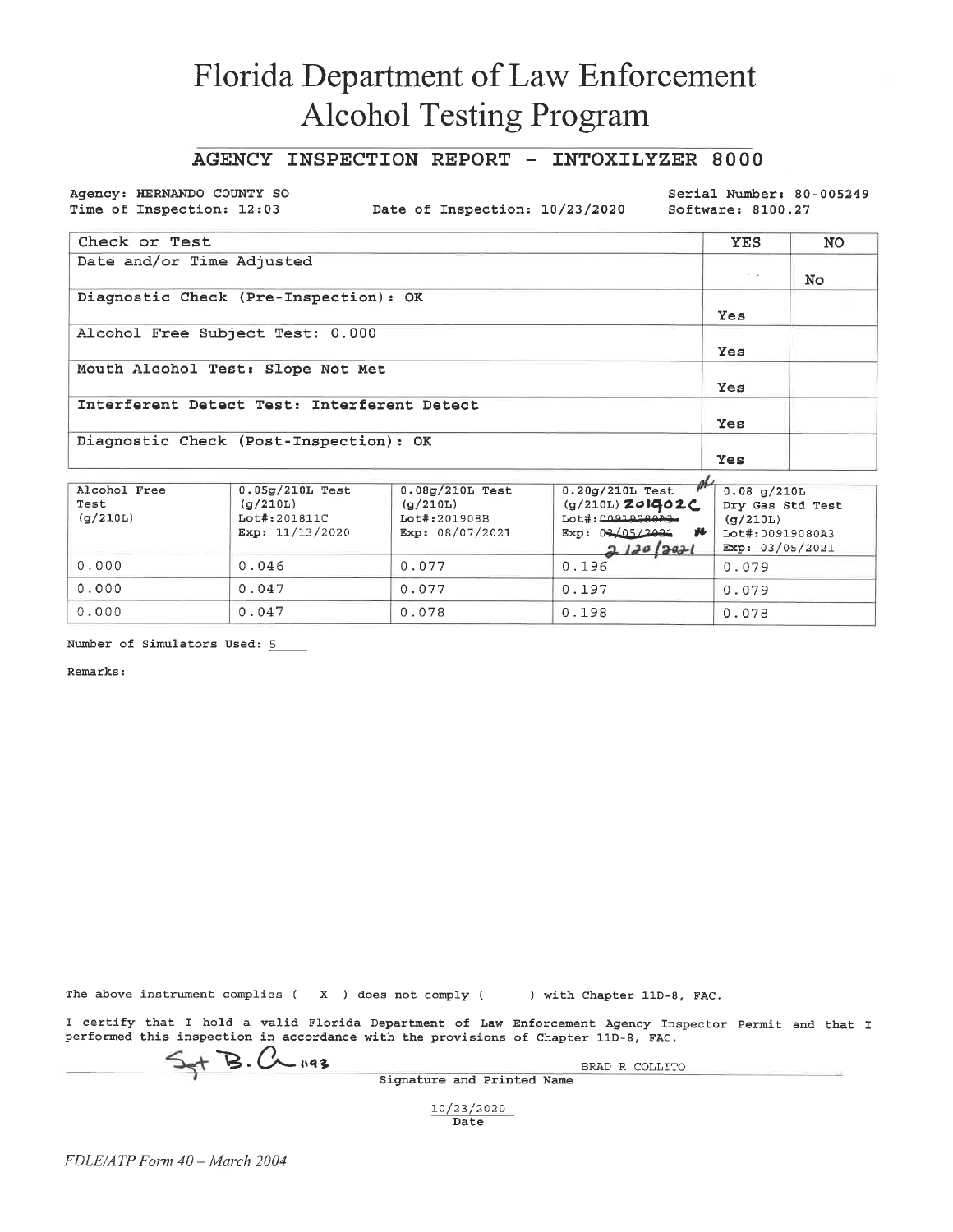#### AGENCY INSPECTION REPORT - INTOXILYZER 8000

Agency: HERNANDO COUNTY SO Time of Inspection: 13:17

Date of Inspection: 09/17/2020

Serial Number: 80-005249 Software: 8100.27

| Check or Test                               | YES | <b>NO</b> |
|---------------------------------------------|-----|-----------|
| Date and/or Time Adjusted                   |     | No.       |
| Diagnostic Check (Pre-Inspection): OK       | Yes |           |
| Alcohol Free Subject Test: 0.000            | Yes |           |
| Mouth Alcohol Test: Slope Not Met           | Yes |           |
| Interferent Detect Test: Interferent Detect | Yes |           |
| Diagnostic Check (Post-Inspection): OK      | Yes |           |

| Alcohol Free<br>Test<br>(q/210L) | $0.05q/210L$ Test<br>(q/210L)<br>Lot#:201811C<br>Exp: $11/13/2020$ | $0.08q/210L$ Test<br>(q/210L)<br>Lot#:201908B<br>Exp: $08/07/2021$ | $0.20q/210L$ Test<br>(q/210L)<br>Lot#:201902C<br>Exp: $02/20/2021$ | $0.08$ q/210L<br>Dry Gas Std Test<br>(q/210L)<br>Lot#:00919080A3<br>Exp: 03/05/2021 |
|----------------------------------|--------------------------------------------------------------------|--------------------------------------------------------------------|--------------------------------------------------------------------|-------------------------------------------------------------------------------------|
| 0.000                            | 0.048                                                              | 0.078                                                              | 0.197                                                              | 0.078                                                                               |
| 0.000                            | 0.048                                                              | 0.078                                                              | 0.198                                                              | 0.078                                                                               |
| 0.000                            | 0.048                                                              | 0.078                                                              | 0.198                                                              | 0.079                                                                               |

Number of Simulators Used: 5

Remarks:

The above instrument complies ( $\,$  X  $\,$  ) does not comply ( $\,$  ) with Chapter 11D-8, FAC.

I certify that I hold a valid Florida Department of Law Enforcement Agency Inspector Permit and that I performed this inspection in accordance with the provisions of Chapter 11D-8, FAC.

Set B alugs

BRAD R COLLITO Signature and Printed Name

09/17/2020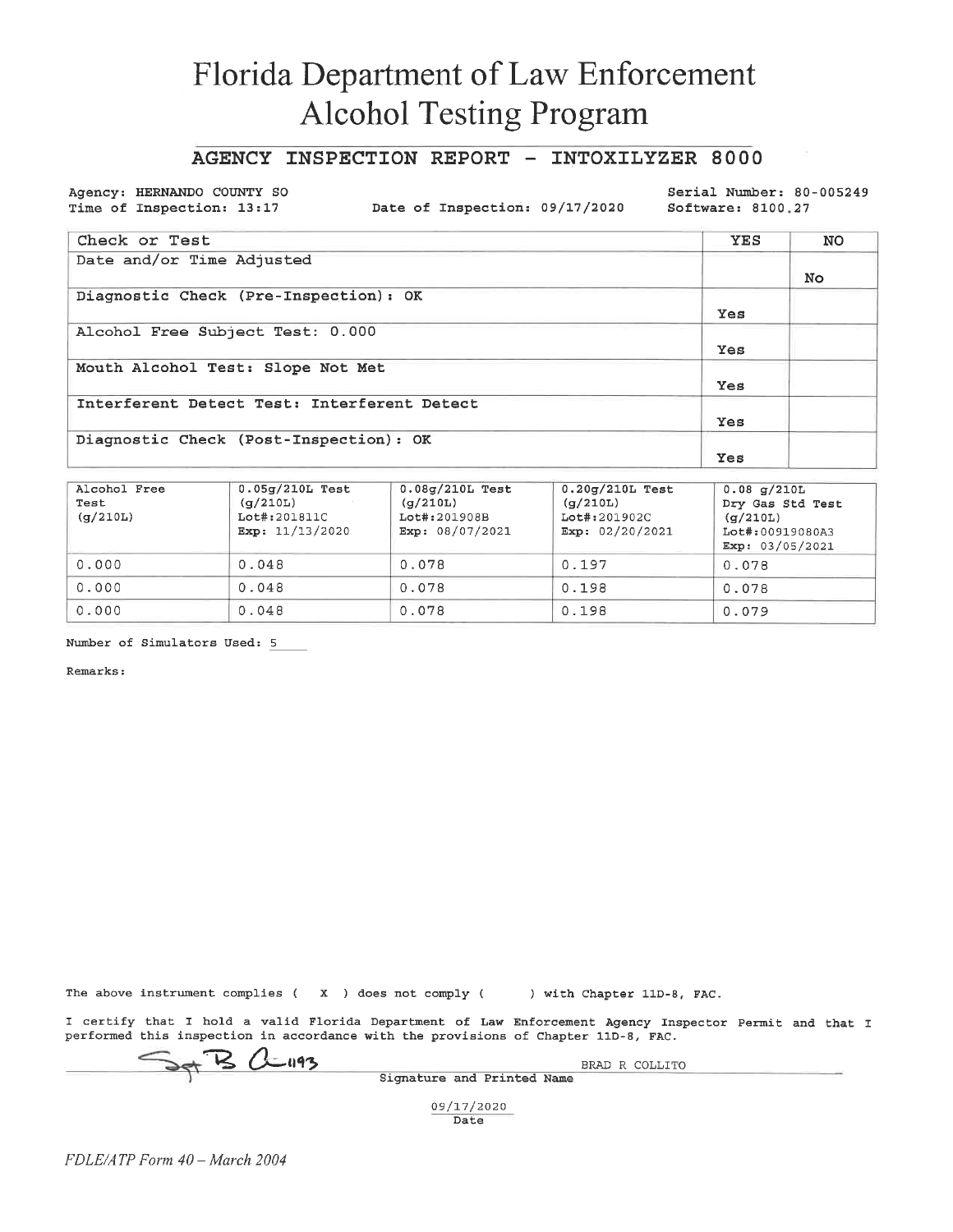### AGENCY INSPECTION REPORT - INTOXILYZER 8000

Agency: HERNANDO COUNTY SO Time of Inspection: 01:05

Date of Inspection: 08/24/2020

Serial Number: 80-005249 Software: 8100.27

| Check or Test                               | <b>YES</b> | <b>NO</b> |
|---------------------------------------------|------------|-----------|
| Date and/or Time Adjusted                   |            |           |
|                                             |            | No.       |
| Diagnostic Check (Pre-Inspection): OK       |            |           |
|                                             | Yes        |           |
| Alcohol Free Subject Test: 0.000            |            |           |
|                                             | Yes        |           |
| Mouth Alcohol Test: Slope Not Met           |            |           |
|                                             | Yes        |           |
| Interferent Detect Test: Interferent Detect |            |           |
|                                             | Yes        |           |
| Diagnostic Check (Post-Inspection): OK      |            |           |
|                                             | Yes        |           |

| Alcohol Free<br>Test<br>(q/210L) | $0.05q/210L$ Test<br>(q/210L)<br>Lot#:201811C<br>Exp: $11/13/2020$ | $0.08g/210L$ Test<br>(q/210L)<br>Lot#:201908B<br>Exp: 08/07/2021 | $0.20q/210L$ Test<br>(g/210L)<br>Lot#:201902C<br>Exp: 02/20/2021 | $0.08$ g/210L<br>Dry Gas Std Test<br>(q/210L)<br>Lot#:00919080A3<br>Exp: 03/05/2021 |
|----------------------------------|--------------------------------------------------------------------|------------------------------------------------------------------|------------------------------------------------------------------|-------------------------------------------------------------------------------------|
| 0.000                            | 0.047                                                              | 0.082                                                            | 0.199                                                            | 0.079                                                                               |
| 0.000                            | 0.047                                                              | 0.083                                                            | 0.201                                                            | 0.079                                                                               |
| 0.000                            | 0.048                                                              | 0.083                                                            | 0.200                                                            | 0.078                                                                               |

Number of Simulators Used: 5

Remarks:

The above instrument complies  $(X)$  does not comply  $($ ) with Chapter 11D-8, FAC.

I certify that I hold a valid Florida Department of Law Enforcement Agency Inspector Permit and that I performed this inspection in accordance with the provisions of Chapter 11D-8, FAC.

 $B$   $C_{1193}$ 

BRAD R COLLITO Signature and Printed Name

08/24/2020

Date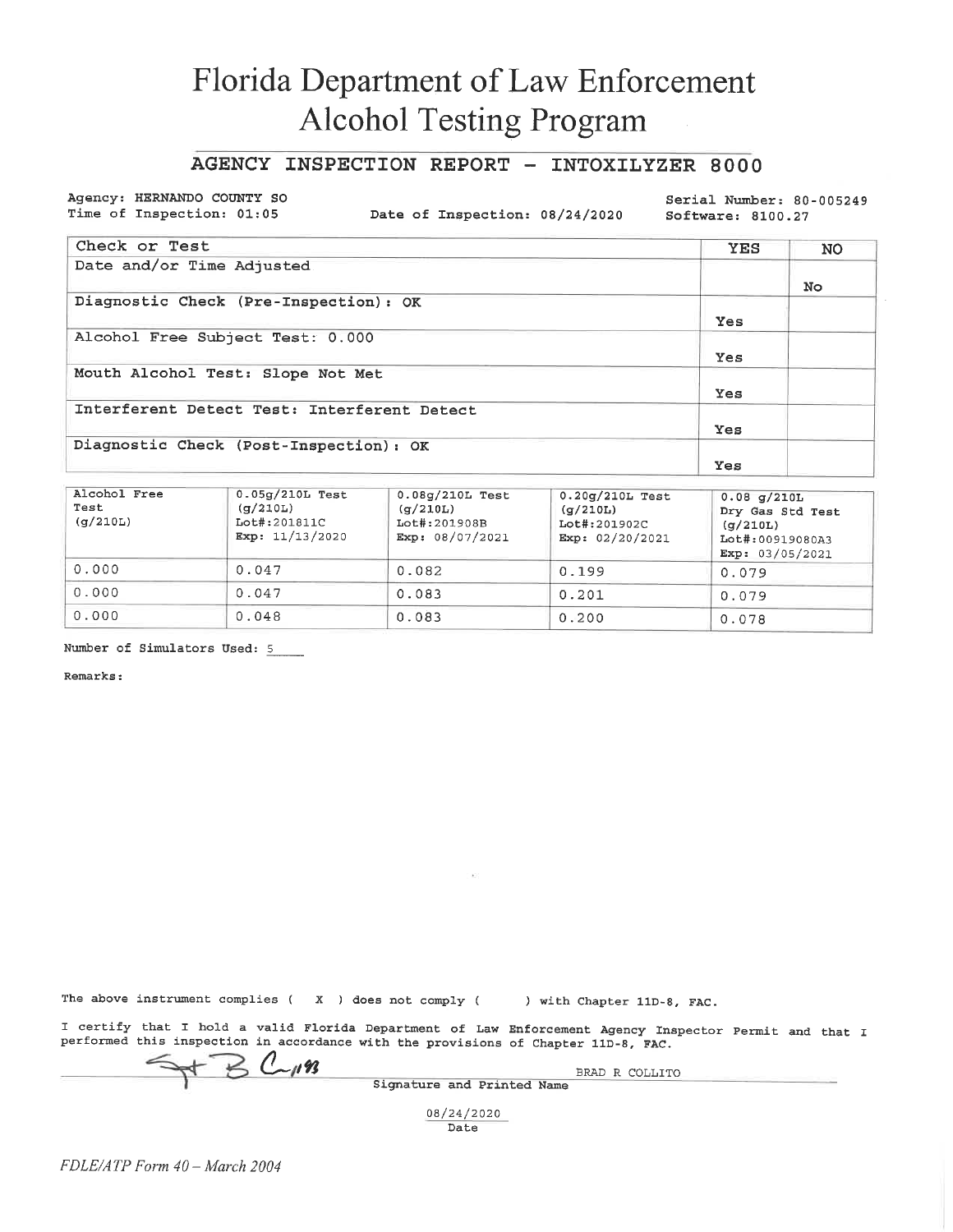#### AGENCY INSPECTION REPORT - INTOXILYZER 8000

Agency: HERNANDO COUNTY SO Time of Inspection: 06:59

Date of Inspection: 07/27/2020

Serial Number: 80-005249 Software: 8100.27

| Check or Test                               | <b>YES</b> | <b>NO</b> |
|---------------------------------------------|------------|-----------|
| Date and/or Time Adjusted                   |            |           |
|                                             |            | No.       |
| Diagnostic Check (Pre-Inspection): OK       |            |           |
|                                             | Yes        |           |
| Alcohol Free Subject Test: 0.000            |            |           |
|                                             | Yes        |           |
| Mouth Alcohol Test: Slope Not Met           |            |           |
|                                             | Yes        |           |
| Interferent Detect Test: Interferent Detect |            |           |
|                                             | <b>Yes</b> |           |
| Diagnostic Check (Post-Inspection): OK      |            |           |
|                                             | Yes        |           |

| Alcohol Free<br>Test<br>(q/210L) | $0.05g/210L$ Test<br>(g/210L)<br>Lot#:201811C<br>Exp: $11/13/2020$ | $0.08g/210L$ Test<br>(q/210L)<br>Lot#:201908B<br>Exp: 08/07/2021 | $0.20q/210L$ Test<br>(g/210L)<br>Lot#:201902C<br>Exp: $02/20/2021$ | $0.08$ g/210L<br>Dry Gas Std Test<br>(q/210L)<br>Lot#:00919080A3<br>Exp: 03/05/2021 |
|----------------------------------|--------------------------------------------------------------------|------------------------------------------------------------------|--------------------------------------------------------------------|-------------------------------------------------------------------------------------|
| 0.000                            | 0.048                                                              | 0.077                                                            | 0.197                                                              | 0.078                                                                               |
| 0.000                            | 0.048                                                              | 0.077                                                            | 0.197                                                              | 0.078                                                                               |
| 0.000                            | 0.049                                                              | 0.078                                                            | 0.198                                                              | 0.078                                                                               |

Number of Simulators Used: 5

Remarks:

The above instrument complies ( $X$ ) does not comply ( $X$ ) with Chapter 11D-8, FAC.

I certify that I hold a valid Florida Department of Law Enforcement Agency Inspector Permit and that I performed this inspection in accordance with the provisions of Chapter 11D-8, FAC.

Set B C 193<br>Signature and Printed Name

BRAD R COLLITO

07/27/2020 Date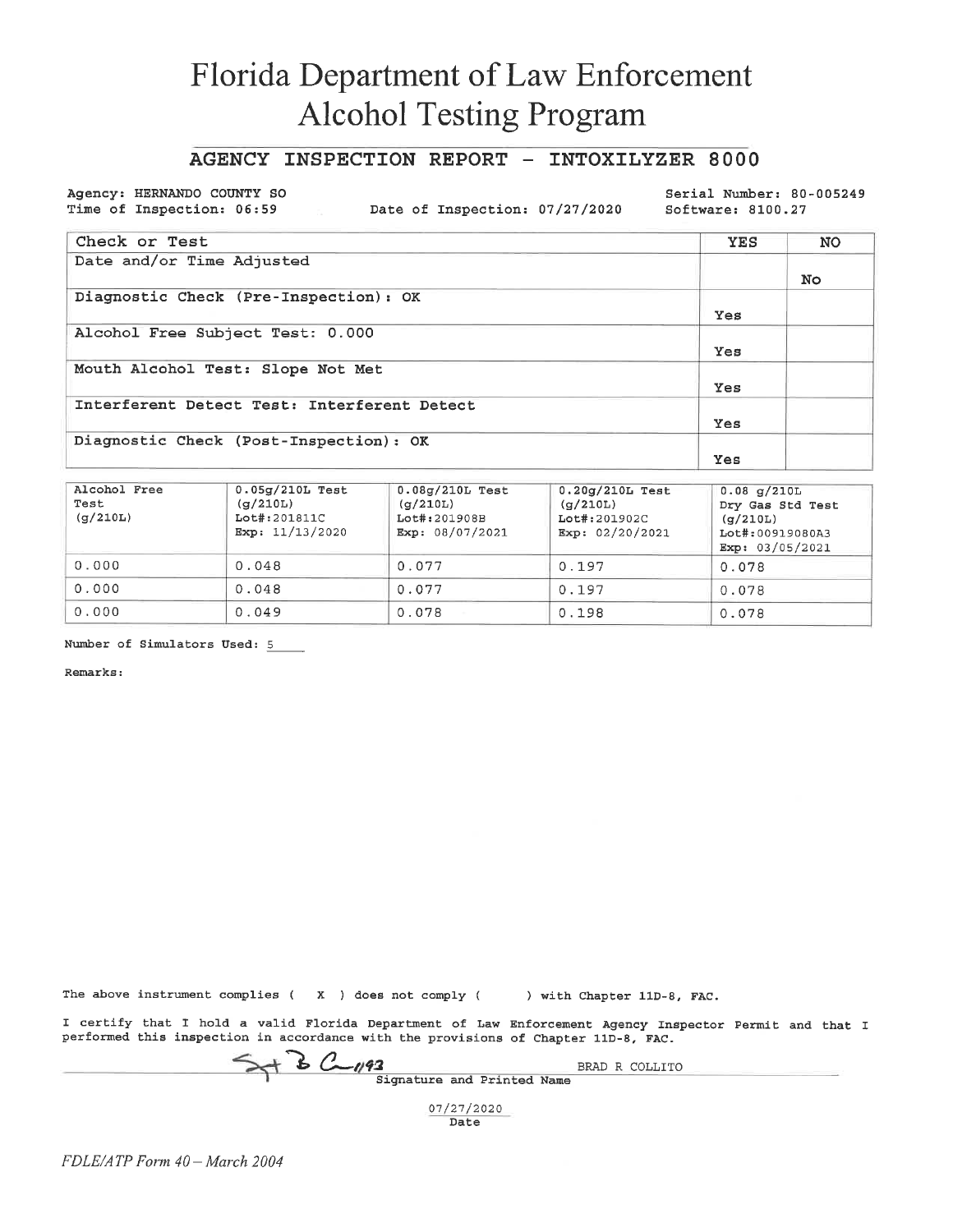### AGENCY INSPECTION REPORT - INTOXILYZER 8000

Agency: HERNANDO COUNTY SO Time of Inspection: 12:59

Date of Inspection: 06/16/2020

Serial Number: 80-005249 Software: 8100.27

| Check or Test                               | <b>YES</b> | NO  |
|---------------------------------------------|------------|-----|
| Date and/or Time Adjusted                   |            | No. |
| Diagnostic Check (Pre-Inspection): OK       | Yes        |     |
| Alcohol Free Subject Test: 0.000            | Yes        |     |
| Mouth Alcohol Test: Slope Not Met           | Yes        |     |
| Interferent Detect Test: Interferent Detect | <b>Yes</b> |     |
| Diagnostic Check (Post-Inspection): OK      | Yes        |     |

| Alcohol Free<br>Test<br>$(\sigma/210L)$ | $0.05q/210L$ Test<br>(q/210L)<br>Lot#:201811C<br>Exp: $11/13/2020$ | $0.08g/210L$ Test<br>(g/210L)<br>Lot#:201808E<br>Exp: $08/22/2020$ | $0.20q/210L$ Test<br>(g/210L)<br>Lot#:201902C<br>Exp: $02/20/2021$ | $0.08$ g/210L<br>Dry Gas Std Test<br>(q/210L)<br>Lot#:00919080A3<br>Exp: 03/05/2021 |
|-----------------------------------------|--------------------------------------------------------------------|--------------------------------------------------------------------|--------------------------------------------------------------------|-------------------------------------------------------------------------------------|
| 0.000                                   | 0.047                                                              | 0.077                                                              | 0.197                                                              | 0.079                                                                               |
| 0.000                                   | 0.048                                                              | 0.077                                                              | 0.199                                                              | 0.079                                                                               |
| 0.000                                   | 0.047                                                              | 0.077                                                              | 0.199                                                              | 0.078                                                                               |

Number of Simulators Used: 5

Remarks:

|  |  |  |  |  |  |  | The above instrument complies $(X, X)$ does not comply $(X, X)$ |  |  | ) with Chapter 11D-8, FAC. |  |  |  |
|--|--|--|--|--|--|--|-----------------------------------------------------------------|--|--|----------------------------|--|--|--|
|--|--|--|--|--|--|--|-----------------------------------------------------------------|--|--|----------------------------|--|--|--|

I certify that I hold a valid Florida Department of Law Enforcement Agency Inspector Permit and that I performed this inspection in accordance with the provisions of Chapter 11D-8, FAC.

 $B$   $C$ -193 BRAD R COLLITO Signature and Printed Name 06/16/2020

Date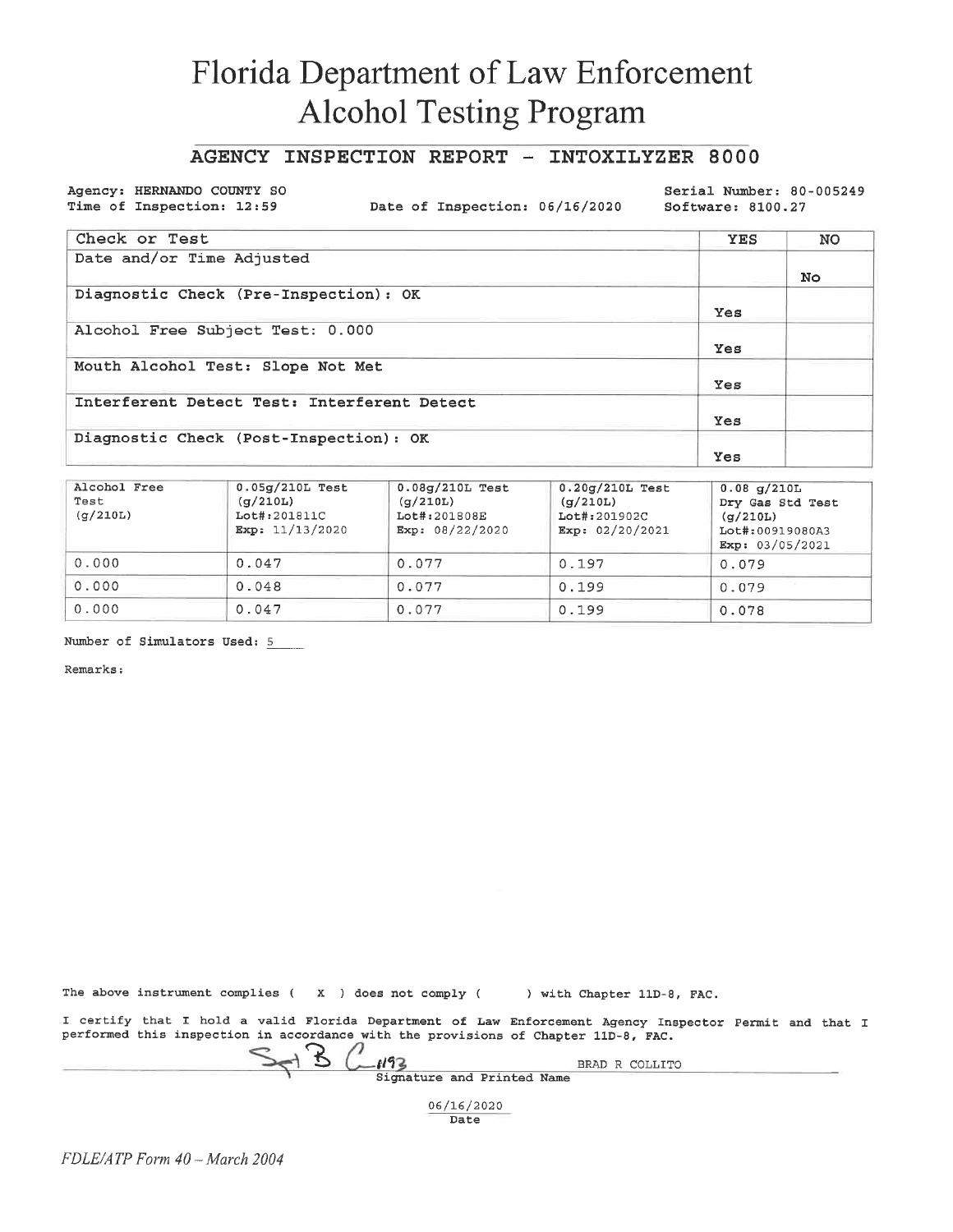### AGENCY INSPECTION REPORT - INTOXILYZER 8000

Agency: HERNANDO COUNTY SO Time of Inspection: 14:06

Date of Inspection: 05/24/2020

Serial Number: 80-005249 Software: 8100.27

| Check or Test                               | <b>YES</b> | NO |
|---------------------------------------------|------------|----|
| Date and/or Time Adjusted                   |            |    |
|                                             |            | No |
| Diagnostic Check (Pre-Inspection): OK       |            |    |
|                                             | Yes        |    |
| Alcohol Free Subject Test: 0.000            |            |    |
|                                             | Yes        |    |
| Mouth Alcohol Test: Slope Not Met           |            |    |
|                                             | Yes        |    |
| Interferent Detect Test: Interferent Detect |            |    |
|                                             | Yes        |    |
| Diagnostic Check (Post-Inspection): OK      |            |    |
|                                             | Yes        |    |

| Alcohol Free<br>Test<br>(q/210L) | $0.05q/210L$ Test<br>(g/210L)<br>Lot#:201811C<br>Exp: $11/13/2020$ | $0.08q/210L$ Test<br>(q/210L)<br>Lot#:201808E<br>Exp: 08/22/2020 | $0.20g/210L$ Test<br>(g/210L)<br>Lot#:201902C<br>Exp: $02/20/2021$ | $0.08$ q/210L<br>Dry Gas Std Test<br>(q/210L)<br>Lot#:00919080A3<br>Exp: 03/05/2021 |
|----------------------------------|--------------------------------------------------------------------|------------------------------------------------------------------|--------------------------------------------------------------------|-------------------------------------------------------------------------------------|
| 0.000                            | 0.048                                                              | 0.077                                                            | 0.200                                                              | 0.079                                                                               |
| 0.000                            | 0.048                                                              | 0.077                                                            | 0.200                                                              | 0.079                                                                               |
| 0.000                            | 0.047                                                              | 0.077                                                            | 0.200                                                              | 0.078                                                                               |

Number of Simulators Used: 5

Remarks:

The above instrument complies  $(X - )$  does not comply  $($  ) with Chapter 11D-8, FAC.

I certify that I hold a valid Florida Department of Law Enforcement Agency Inspector Permit and that I performed this inspection in accordance with the provisions of Chapter 11D-8, FAC.

 $S_{at}B_{cm}193$ 

Signature and Printed Name

BRAD R COLLITO

05/24/2020 Date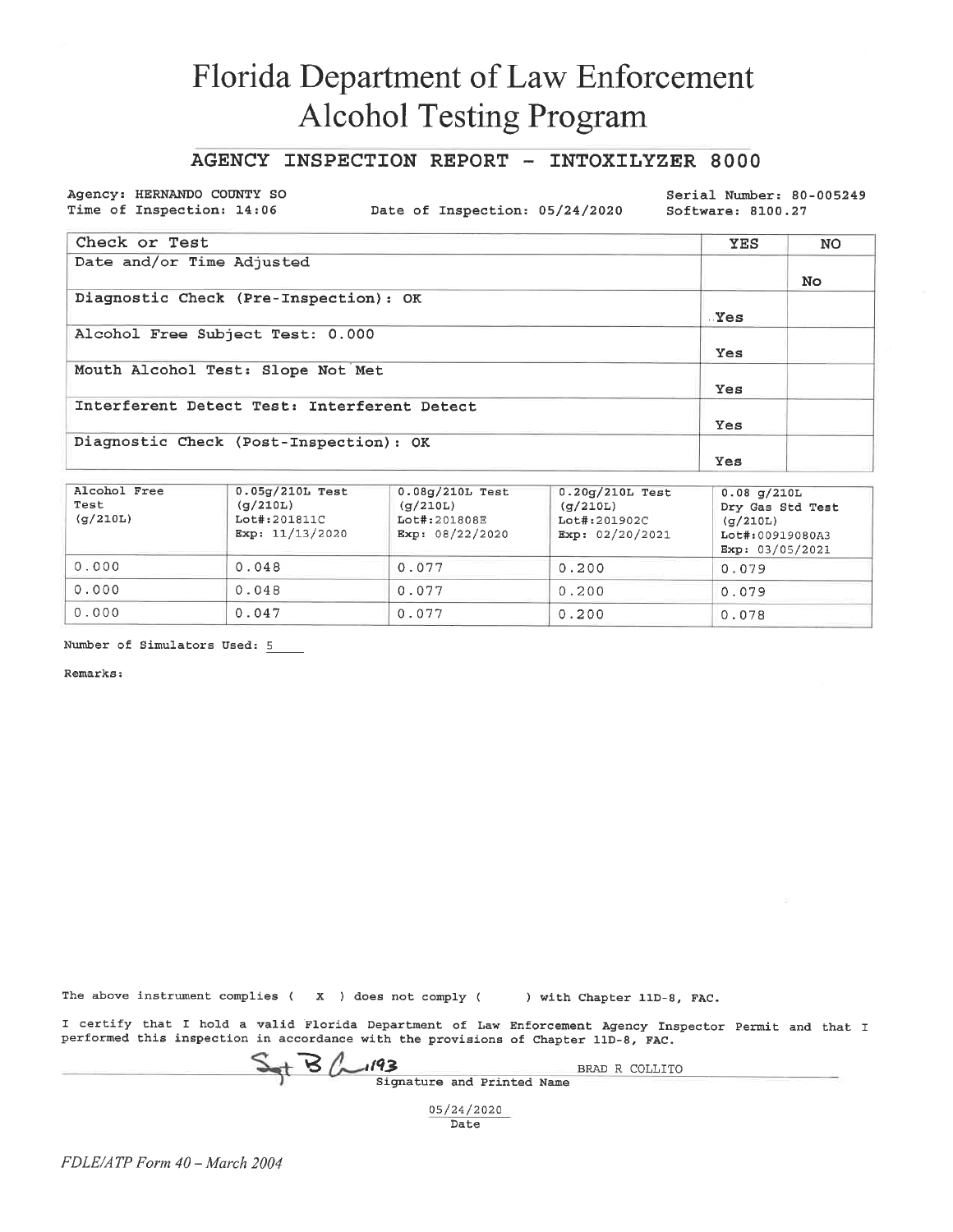### AGENCY INSPECTION REPORT - INTOXILYZER 8000

Agency: HERNANDO COUNTY SO Time of Inspection: 16:28

Date of Inspection: 04/24/2020

Serial Number: 80-005249 Software: 8100.27

| Check or Test                               | YES | NO. |
|---------------------------------------------|-----|-----|
| Date and/or Time Adjusted                   |     |     |
|                                             |     | No. |
| Diagnostic Check (Pre-Inspection): OK       |     |     |
|                                             | Yes |     |
| Alcohol Free Subject Test: 0.000            |     |     |
|                                             | Yes |     |
| Mouth Alcohol Test: Slope Not Met           |     |     |
|                                             | Yes |     |
| Interferent Detect Test: Interferent Detect |     |     |
|                                             | Yes |     |
| Diagnostic Check (Post-Inspection): OK      |     |     |
|                                             | Yes |     |

| Alcohol Free<br>Test<br>(a/210L) | $0.05g/210L$ Test<br>(q/210L)<br>Lot#:201811C<br>Exp: 11/13/2020 | $0.08q/210L$ Test<br>(g/210L)<br>Lot#:201808E<br>Exp: $08/22/2020$ | $0.20q/210L$ Test<br>(g/210L)<br>Lot#:201902C<br>Exp: $02/20/2021$ | $0.08$ g/210L<br>Dry Gas Std Test<br>(q/210L)<br>Lot#:00919080A3<br>Exp: 03/05/2021 |
|----------------------------------|------------------------------------------------------------------|--------------------------------------------------------------------|--------------------------------------------------------------------|-------------------------------------------------------------------------------------|
| 0.000                            | 0.046                                                            | 0.076                                                              | 0.196                                                              | 0.079                                                                               |
| 0.000                            | 0.047                                                            | 0.078                                                              | 0.198                                                              | 0.079                                                                               |
| 0.000                            | 0.047                                                            | 0.078                                                              | 0.198                                                              | 0.079                                                                               |

Number of Simulators Used: 5

Remarks:

The above instrument complies  $(X)$  does not comply  $(X)$ 

) with Chapter 11D-8, FAC.

BRAD R COLLITO

I certify that I hold a valid Florida Department of Law Enforcement Agency Inspector Permit and that I performed this inspection in accordance with the provisions of Chapter 11D-8, FAC.

 $C$  1193

Signature and Printed Name

04/24/2020 Date